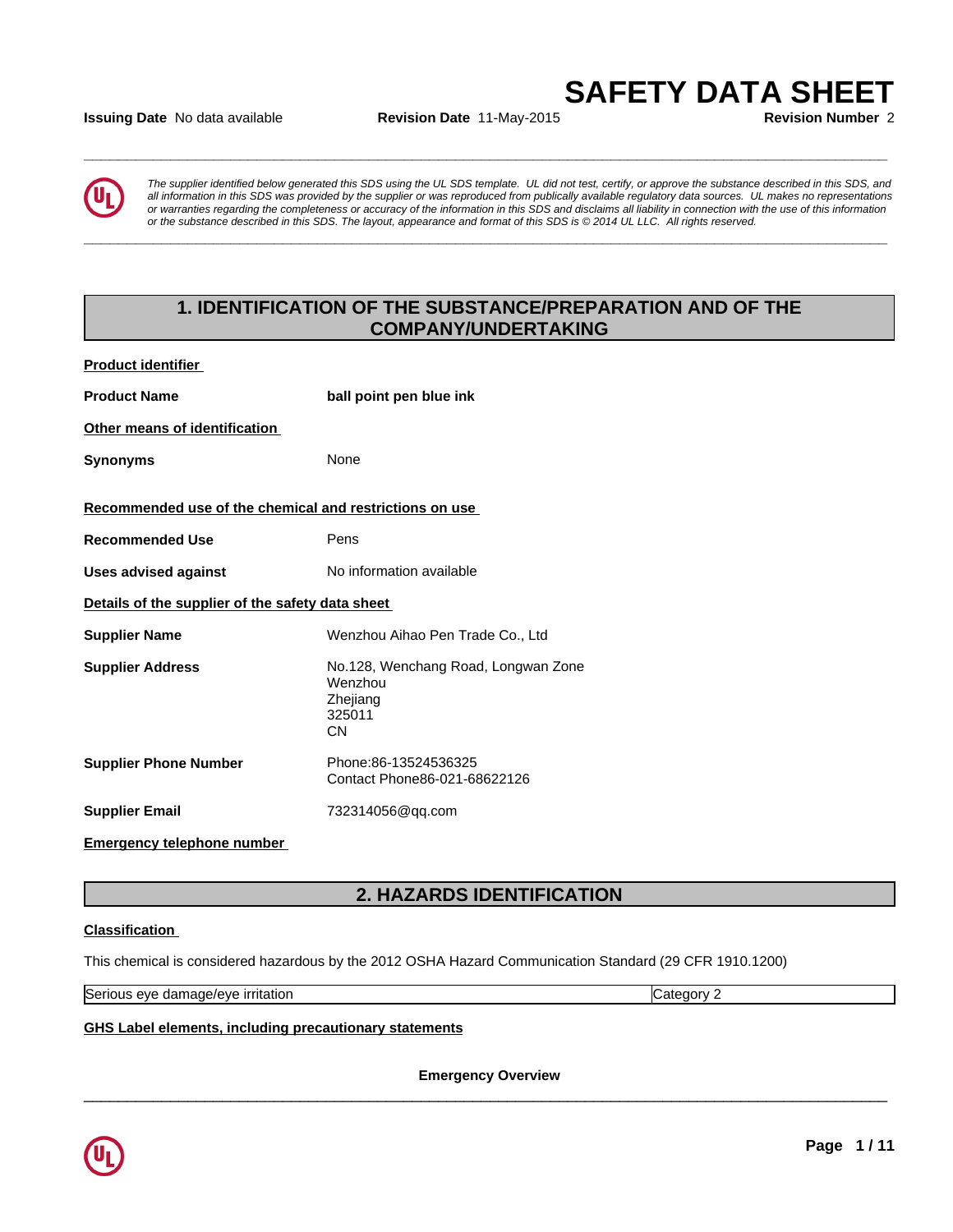| Signal word                                               | Warning                     |               |
|-----------------------------------------------------------|-----------------------------|---------------|
| <b>Hazard Statements</b><br>Causes serious eye irritation |                             |               |
|                                                           |                             |               |
| $\langle \cdot \rangle$                                   |                             |               |
| Appearance /                                              | <b>Physical state Solid</b> | Odor Odorless |

 $\overline{\phantom{a}}$  ,  $\overline{\phantom{a}}$  ,  $\overline{\phantom{a}}$  ,  $\overline{\phantom{a}}$  ,  $\overline{\phantom{a}}$  ,  $\overline{\phantom{a}}$  ,  $\overline{\phantom{a}}$  ,  $\overline{\phantom{a}}$  ,  $\overline{\phantom{a}}$  ,  $\overline{\phantom{a}}$  ,  $\overline{\phantom{a}}$  ,  $\overline{\phantom{a}}$  ,  $\overline{\phantom{a}}$  ,  $\overline{\phantom{a}}$  ,  $\overline{\phantom{a}}$  ,  $\overline{\phantom{a}}$ 

#### **Precautionary Statements - Prevention**

Wash face, hands and any exposed skin thoroughly after handling Wear protective gloves/protective clothing/eye protection/face protection Wear eye/face protection

## **Precautionary Statements - Response**

#### **Eyes**

IF IN EYES: Rinse cautiously with water for several minutes. Remove contact lenses, if present and easy to do. Continue rinsing If eye irritation persists: Get medical advice/attention

 $\overline{\phantom{a}}$  ,  $\overline{\phantom{a}}$  ,  $\overline{\phantom{a}}$  ,  $\overline{\phantom{a}}$  ,  $\overline{\phantom{a}}$  ,  $\overline{\phantom{a}}$  ,  $\overline{\phantom{a}}$  ,  $\overline{\phantom{a}}$  ,  $\overline{\phantom{a}}$  ,  $\overline{\phantom{a}}$  ,  $\overline{\phantom{a}}$  ,  $\overline{\phantom{a}}$  ,  $\overline{\phantom{a}}$  ,  $\overline{\phantom{a}}$  ,  $\overline{\phantom{a}}$  ,  $\overline{\phantom{a}}$ 

#### **Precautionary Statements - Storage** None

**Precautionary Statements - Disposal** None

**Hazards not otherwise classified (HNOC)**

Not applicable

**Unknown Toxicity** 26% of the mixture consists of ingredient(s) of unknown toxicity

## **Other information**

May be harmful if swallowed Harmful to aquatic life with long lasting effects

## **Interactions with Other Chemicals**

No information available.

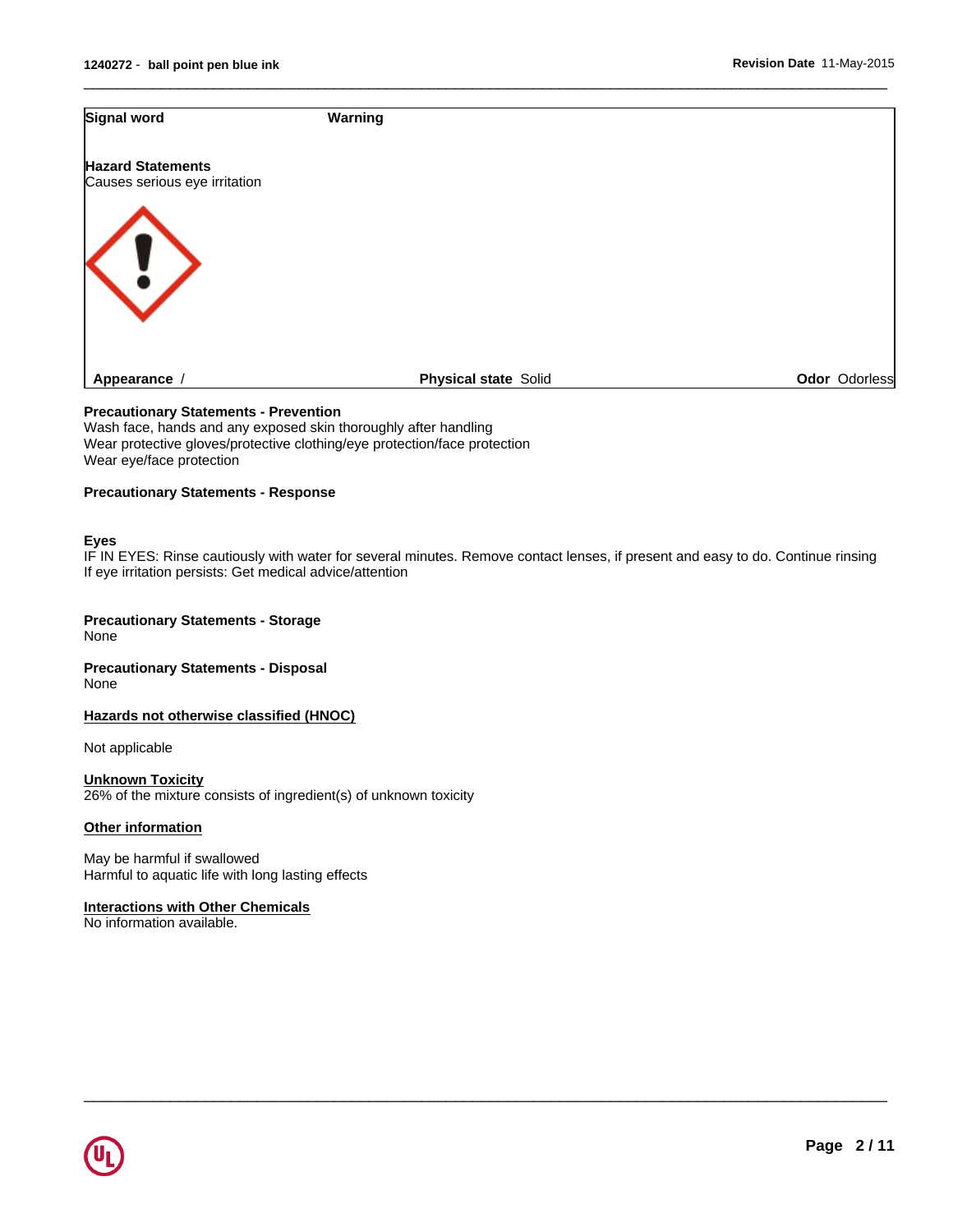# **3. COMPOSITION/INFORMATION ON INGREDIENTS**

 $\overline{\phantom{a}}$  ,  $\overline{\phantom{a}}$  ,  $\overline{\phantom{a}}$  ,  $\overline{\phantom{a}}$  ,  $\overline{\phantom{a}}$  ,  $\overline{\phantom{a}}$  ,  $\overline{\phantom{a}}$  ,  $\overline{\phantom{a}}$  ,  $\overline{\phantom{a}}$  ,  $\overline{\phantom{a}}$  ,  $\overline{\phantom{a}}$  ,  $\overline{\phantom{a}}$  ,  $\overline{\phantom{a}}$  ,  $\overline{\phantom{a}}$  ,  $\overline{\phantom{a}}$  ,  $\overline{\phantom{a}}$ 

| <b>Chemical Name</b>   | <b>CAS No</b>  | Weight-%  | <b>Trade Secret</b> |
|------------------------|----------------|-----------|---------------------|
| 2-phenoxyethanol       | 122-99-6       | $10 - 30$ |                     |
| Phthalocvanine blue    | 147-14-8       | $10 - 30$ |                     |
| Benzyl alcohol         | $100 - 51 - 6$ | $10 - 30$ |                     |
| <b>Triethanolamine</b> | 102-71-6       | - 5       |                     |

\*The exact percentage (concentration) of composition has been withheld as a trade secret

## **4. FIRST AID MEASURES**

## **First aid measures**

.

| Eye contact         | Rinse immediately with plenty of water, also under the eyelids, for at least 15<br>minutes. Remove contact lenses, if present and easy to do. Continue rinsing.<br>Keep eye wide open while rinsing. Do not rub affected area. Get medical attention<br>if irritation develops and persists. |
|---------------------|----------------------------------------------------------------------------------------------------------------------------------------------------------------------------------------------------------------------------------------------------------------------------------------------|
| <b>Skin contact</b> | Wash with soap and water.                                                                                                                                                                                                                                                                    |
| <b>Inhalation</b>   | Remove to fresh air.                                                                                                                                                                                                                                                                         |
| Ingestion           | Rinse mouth immediately and drink plenty of water. Never give anything by mouth<br>to an unconscious person. Do NOT induce vomiting. Call a physician.                                                                                                                                       |

 $\overline{\phantom{a}}$  ,  $\overline{\phantom{a}}$  ,  $\overline{\phantom{a}}$  ,  $\overline{\phantom{a}}$  ,  $\overline{\phantom{a}}$  ,  $\overline{\phantom{a}}$  ,  $\overline{\phantom{a}}$  ,  $\overline{\phantom{a}}$  ,  $\overline{\phantom{a}}$  ,  $\overline{\phantom{a}}$  ,  $\overline{\phantom{a}}$  ,  $\overline{\phantom{a}}$  ,  $\overline{\phantom{a}}$  ,  $\overline{\phantom{a}}$  ,  $\overline{\phantom{a}}$  ,  $\overline{\phantom{a}}$ 

## **Most important symptoms and effects, both acute and delayed**

## **Most Important Symptoms and** Burning sensation. **Effects**

## **Indication of any immediate medical attention and special treatment needed**

**Notes to Physician** Treat symptomatically.

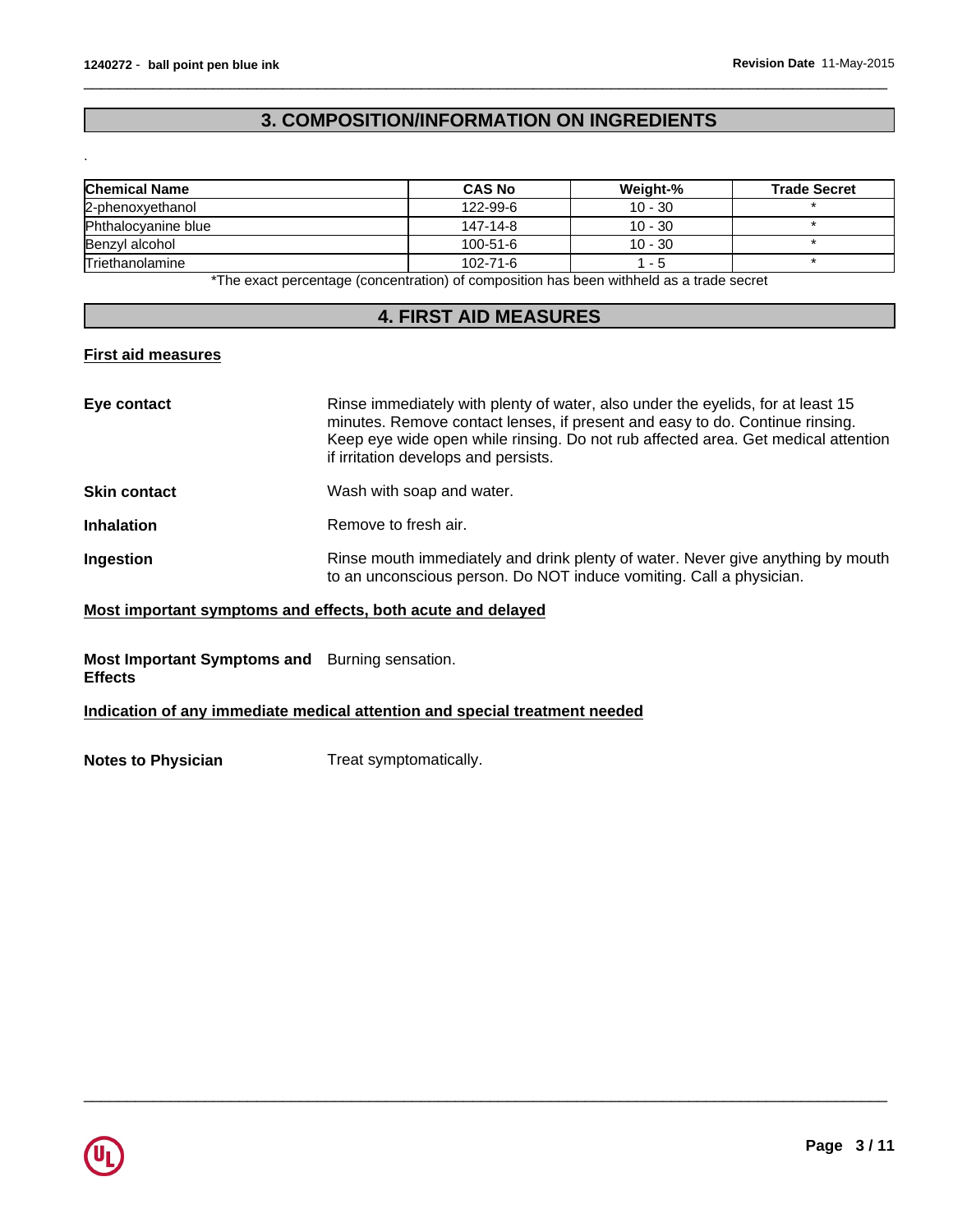# **5. FIRE-FIGHTING MEASURES**

 $\overline{\phantom{a}}$  ,  $\overline{\phantom{a}}$  ,  $\overline{\phantom{a}}$  ,  $\overline{\phantom{a}}$  ,  $\overline{\phantom{a}}$  ,  $\overline{\phantom{a}}$  ,  $\overline{\phantom{a}}$  ,  $\overline{\phantom{a}}$  ,  $\overline{\phantom{a}}$  ,  $\overline{\phantom{a}}$  ,  $\overline{\phantom{a}}$  ,  $\overline{\phantom{a}}$  ,  $\overline{\phantom{a}}$  ,  $\overline{\phantom{a}}$  ,  $\overline{\phantom{a}}$  ,  $\overline{\phantom{a}}$ 

## **Suitable Extinguishing Media**

Use extinguishing measures that are appropriate to local circumstances and the surrounding environment.

#### **Unsuitable extinguishing media**

CAUTION: Use of water spray when fighting fire may be inefficient.

## **Specific hazards arising from the chemical**

No information available.

**Uniform Fire Code Irritant: Solid** 

**Hazardous Combustion Products** Carbon oxides.

**Explosion Data Sensitivity to Mechanical Impact** No.

**Sensitivity to Static Discharge No.** 

## **Protective equipment and precautions for firefighters**

As in any fire, wear self-contained breathing apparatus pressure-demand, MSHA/NIOSH (approved or equivalent) and full protective gear.

# **6. ACCIDENTAL RELEASE MEASURES**

## **Personal precautions, protective equipment and emergency procedures**

| <b>Personal precautions</b>                          | Avoid contact with skin, eyes or clothing. Use personal protective equipment as required. |
|------------------------------------------------------|-------------------------------------------------------------------------------------------|
| <b>Other Information</b>                             | Refer to protective measures listed in Sections 7 and 8.                                  |
| <b>Environmental precautions</b>                     |                                                                                           |
| <b>Environmental precautions</b>                     | Refer to protective measures listed in Sections 7 and 8.                                  |
| Methods and material for containment and cleaning up |                                                                                           |
| <b>Methods for containment</b>                       | Prevent further leakage or spillage if safe to do so.                                     |
| Methods for cleaning up                              | Pick up and transfer to properly labeled containers.                                      |

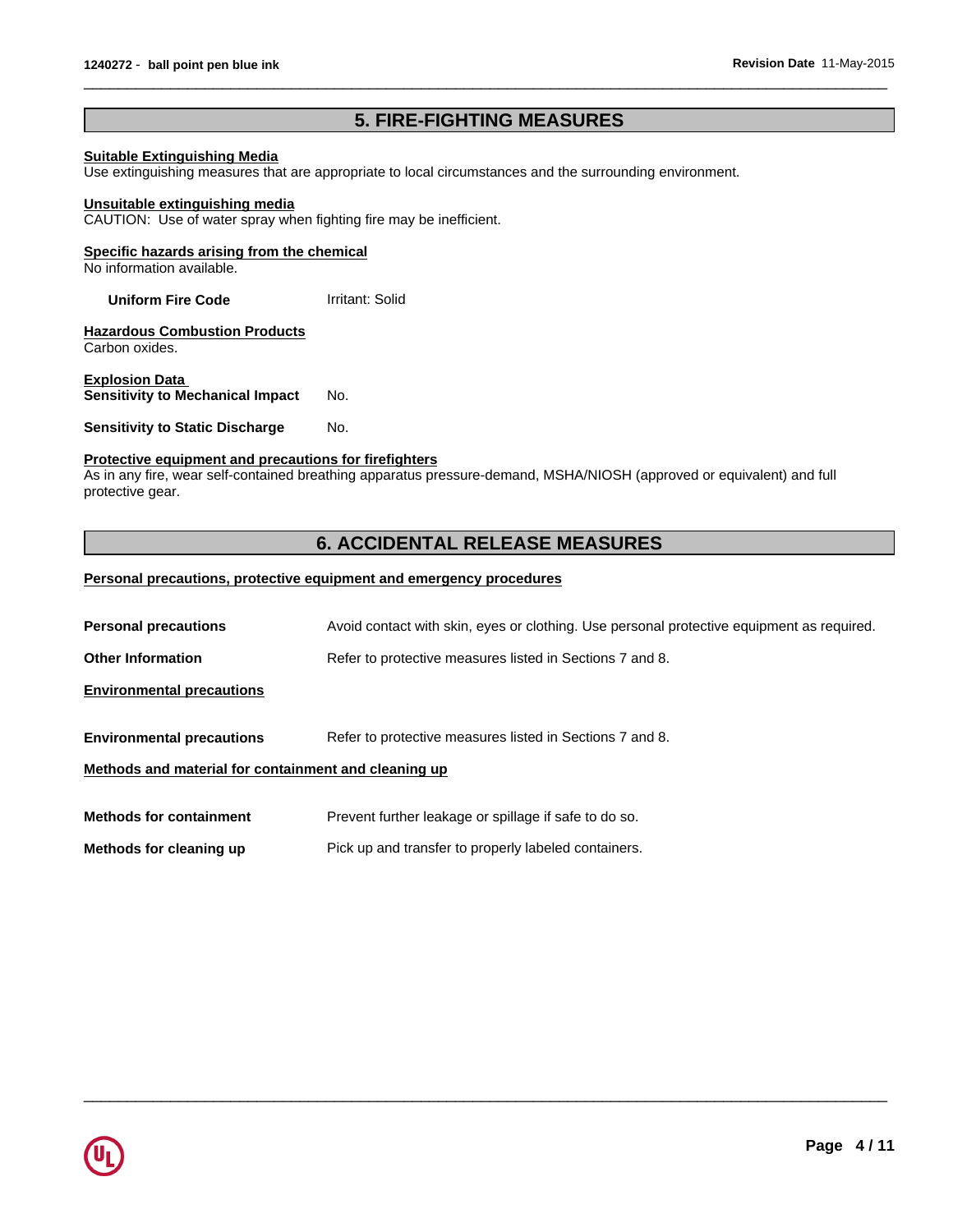# **7. HANDLING AND STORAGE**

## **Precautions for safe handling**

Handling **Handling** Handle in accordance with good industrial hygiene and safety practice. Avoid contact with skin, eyes or clothing. Do not eat, drink or smoke when using this product.

 $\overline{\phantom{a}}$  ,  $\overline{\phantom{a}}$  ,  $\overline{\phantom{a}}$  ,  $\overline{\phantom{a}}$  ,  $\overline{\phantom{a}}$  ,  $\overline{\phantom{a}}$  ,  $\overline{\phantom{a}}$  ,  $\overline{\phantom{a}}$  ,  $\overline{\phantom{a}}$  ,  $\overline{\phantom{a}}$  ,  $\overline{\phantom{a}}$  ,  $\overline{\phantom{a}}$  ,  $\overline{\phantom{a}}$  ,  $\overline{\phantom{a}}$  ,  $\overline{\phantom{a}}$  ,  $\overline{\phantom{a}}$ 

## **Conditions for safe storage, including any incompatibilities**

| <b>Storage</b>               | Keep containers tightly closed in a dry, cool and well-ventilated place. |
|------------------------------|--------------------------------------------------------------------------|
| <b>Incompatible Products</b> | None known based on information supplied.                                |

## **8. EXPOSURE CONTROLS/PERSONAL PROTECTION**

## **Control parameters**

#### **Exposure Guidelines**

| <b>Chemical Name</b>        | <b>ACGIH TLV</b>                          | OSHA PEL | <b>NIOSH IDLH</b>                         |
|-----------------------------|-------------------------------------------|----------|-------------------------------------------|
| Phthalocvanine blue         | TWA: 1 mg/m <sup>3</sup> Cu dust and mist |          | IDLH: 100 mg/m <sup>3</sup> Cu dust and   |
| 147-14-8                    |                                           |          | mist                                      |
|                             |                                           |          | TWA: 1 mg/m <sup>3</sup> Cu dust and mist |
| Triethanolamine<br>102-71-6 | TWA: $5 \text{ mg/m}^3$                   |          |                                           |

*ACGIH TLV: American Conference of Governmental Industrial Hygienists - Threshold Limit Value OSHA PEL: Occupational Safety and Health Administration - Permissible Exposure Limits Immediately Dangerous to Life or Health*

## **Appropriate engineering controls**

| <b>Engineering Measures</b>                                           | <b>Showers</b><br>Eyewash stations<br><b>Ventilation systems</b>                                                                                                                                                          |
|-----------------------------------------------------------------------|---------------------------------------------------------------------------------------------------------------------------------------------------------------------------------------------------------------------------|
| Individual protection measures, such as personal protective equipment |                                                                                                                                                                                                                           |
| <b>Eye/face protection</b>                                            | If splashes are likely to occur:. Wear safety glasses with side shields (or goggles). None<br>required for consumer use.                                                                                                  |
| Skin and body protection                                              | Wear protective gloves and protective clothing.                                                                                                                                                                           |
| <b>Respiratory protection</b>                                         | No protective equipment is needed under normal use conditions. If exposure limits are<br>exceeded or irritation is experienced, ventilation and evacuation may be required.                                               |
| <b>Hygiene Measures</b>                                               | Handle in accordance with good industrial hygiene and safety practice. Avoid contact with<br>skin, eyes or clothing. Wear suitable gloves and eye/face protection. Do not eat, drink or<br>smoke when using this product. |

# **9. PHYSICAL AND CHEMICAL PROPERTIES**

## **Physical and Chemical Properties**

| <b>Physical state</b> | Solid                    |                       |                          |
|-----------------------|--------------------------|-----------------------|--------------------------|
| Appearance            |                          | Odor                  | Odorless                 |
| Color                 | No information available | <b>Odor Threshold</b> | No information available |
|                       |                          |                       |                          |

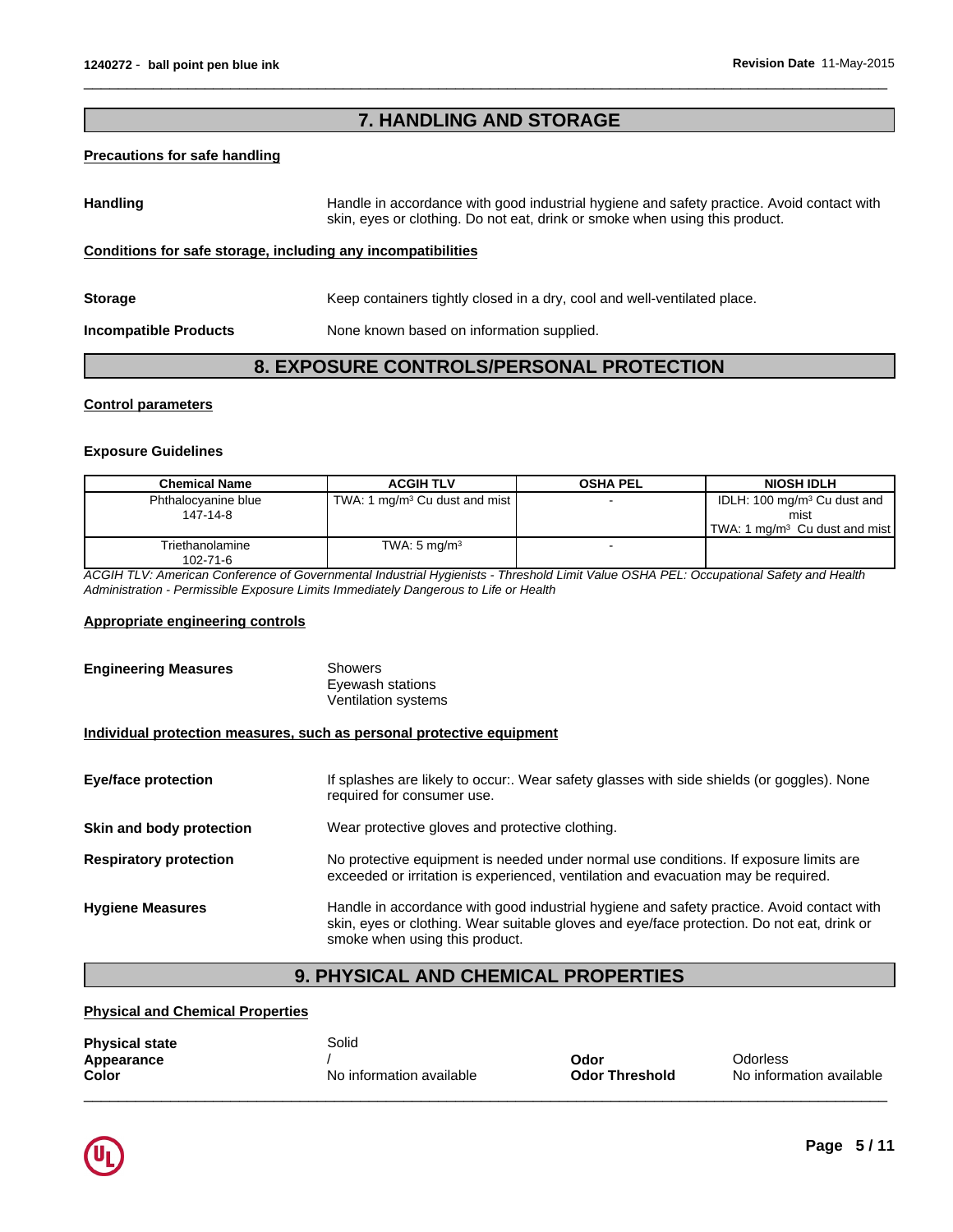| <b>Property</b>                           | Values               | Remarks Method |
|-------------------------------------------|----------------------|----------------|
| рH                                        | No data available    | None known     |
| <b>Melting / freezing point</b>           | No data available    | None known     |
| Boiling point / boiling range             | No data available    | None known     |
| <b>Flash Point</b>                        | No data available    | None known     |
| <b>Evaporation Rate</b>                   | No data available    | None known     |
| Flammability (solid, gas)                 | No data available    | None known     |
| <b>Flammability Limit in Air</b>          |                      |                |
| <b>Upper flammability limit</b>           | No data available    |                |
| Lower flammability limit                  | No data available    |                |
| Vapor pressure                            | No data available    | None known     |
| Vapor density                             | No data available    | None known     |
| <b>Specific Gravity</b>                   | No data available    | None known     |
| <b>Water Solubility</b>                   | Difficult solubility | None known     |
| Solubility in other solvents              | No data available    | None known     |
| Partition coefficient: n-octanol/water1.2 |                      | None known     |
| <b>Autoignition temperature</b>           | No data available    | None known     |
| <b>Decomposition temperature</b>          | No data available    | None known     |
| <b>Kinematic viscosity</b>                | No data available    | None known     |
| <b>Dynamic viscosity</b>                  | 19                   | None known     |
| <b>Explosive properties</b>               | No data available    |                |
| <b>Oxidizing properties</b>               | No data available    |                |
| <b>Other Information</b>                  |                      |                |

**Softening Point**<br> **VOC Content (%)**<br> **VOC Content (%)**<br> **No data available VOC Content (%)**<br>Particle Size **Particle Size Distribution**

**Particle Size** No data available

## None known None known None known None known<br>None known None known None known None known None known None known None known None known **Remarks Method**  None known None known None known

 $\overline{\phantom{a}}$  ,  $\overline{\phantom{a}}$  ,  $\overline{\phantom{a}}$  ,  $\overline{\phantom{a}}$  ,  $\overline{\phantom{a}}$  ,  $\overline{\phantom{a}}$  ,  $\overline{\phantom{a}}$  ,  $\overline{\phantom{a}}$  ,  $\overline{\phantom{a}}$  ,  $\overline{\phantom{a}}$  ,  $\overline{\phantom{a}}$  ,  $\overline{\phantom{a}}$  ,  $\overline{\phantom{a}}$  ,  $\overline{\phantom{a}}$  ,  $\overline{\phantom{a}}$  ,  $\overline{\phantom{a}}$ 

# **10. STABILITY AND REACTIVITY**

## **Reactivity**

No data available.

**Chemical stability** Stable under recommended storage conditions. **Possibility of Hazardous Reactions** None under normal processing. **Hazardous Polymerization** Hazardous polymerization does not occur.

#### **Conditions to avoid**

None known based on information supplied. **Incompatible materials** None known based on information supplied. **Hazardous Decomposition Products** Carbon oxides.

## **11. TOXICOLOGICAL INFORMATION**

#### **Information on likely routes of exposure**

**Product Information** .

**Inhalation** Specific test data for the substance or mixture is not available. May cause irritation of

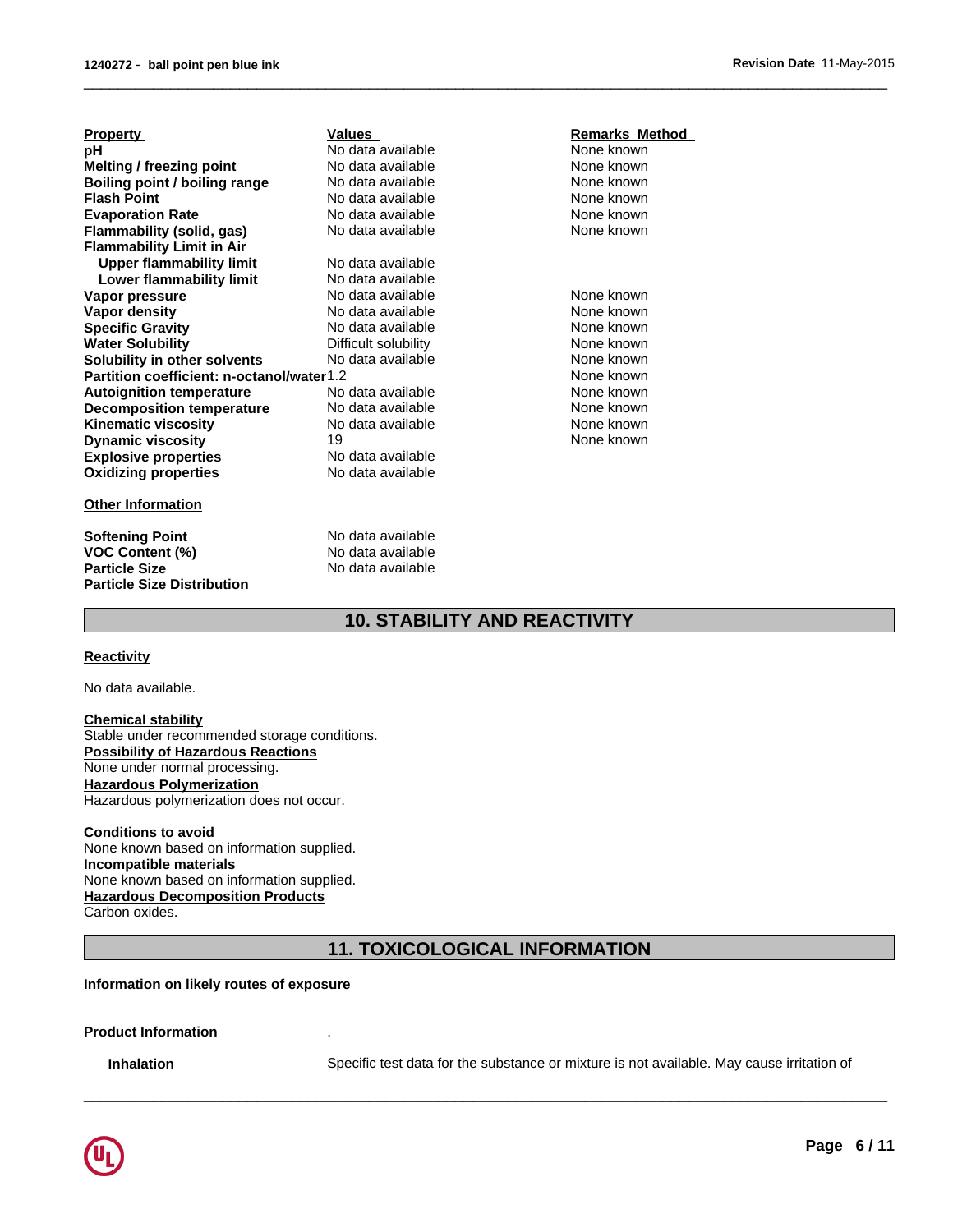| respiratory tract.                                                                                                                                                                                          |
|-------------------------------------------------------------------------------------------------------------------------------------------------------------------------------------------------------------|
| Specific test data for the substance or mixture is not available. Expected to be an irritant<br>based on components. May cause redness, itching, and pain. May cause temporary eye<br>irritation.           |
| Specific test data for the substance or mixture is not available. May cause irritation.<br>Prolonged contact may cause redness and irritation.                                                              |
| Specific test data for the substance or mixture is not available. Ingestion may cause<br>irritation to mucous membranes. Ingestion may cause gastrointestinal irritation, nausea,<br>vomiting and diarrhea. |
|                                                                                                                                                                                                             |

 $\overline{\phantom{a}}$  ,  $\overline{\phantom{a}}$  ,  $\overline{\phantom{a}}$  ,  $\overline{\phantom{a}}$  ,  $\overline{\phantom{a}}$  ,  $\overline{\phantom{a}}$  ,  $\overline{\phantom{a}}$  ,  $\overline{\phantom{a}}$  ,  $\overline{\phantom{a}}$  ,  $\overline{\phantom{a}}$  ,  $\overline{\phantom{a}}$  ,  $\overline{\phantom{a}}$  ,  $\overline{\phantom{a}}$  ,  $\overline{\phantom{a}}$  ,  $\overline{\phantom{a}}$  ,  $\overline{\phantom{a}}$ 

## **Component Information**

| <b>Chemical Name</b>         | Oral LD50            | Dermal LD50         | <b>Inhalation LC50</b> |
|------------------------------|----------------------|---------------------|------------------------|
| 2-phenoxyethanol<br>122-99-6 | $= 1260$ mg/kg (Rat) | = 5 mL/kg (Rabbit)  |                        |
| Benzyl alcohol<br>l 100-51-6 | $= 1230$ mg/kg (Rat) | = 2 g/kg (Rabbit)   | $= 8.8$ mg/L (Rat) 4 h |
| Triethanolamine<br>102-71-6  | $= 4190$ mg/kg (Rat) | > 20 mL/kg (Rabbit) |                        |

## **Information on toxicological effects**

**Symptoms** May cause redness and tearing of the eyes.

## **Delayed and immediate effects as well as chronic effects from short and long-term exposure**

**Sensitization** No information available.

**Mutagenic Effects** No information available.

**Carcinogenicity** The table below indicates whether each agency has listed any ingredient as a carcinogen.

 $\overline{\phantom{a}}$  ,  $\overline{\phantom{a}}$  ,  $\overline{\phantom{a}}$  ,  $\overline{\phantom{a}}$  ,  $\overline{\phantom{a}}$  ,  $\overline{\phantom{a}}$  ,  $\overline{\phantom{a}}$  ,  $\overline{\phantom{a}}$  ,  $\overline{\phantom{a}}$  ,  $\overline{\phantom{a}}$  ,  $\overline{\phantom{a}}$  ,  $\overline{\phantom{a}}$  ,  $\overline{\phantom{a}}$  ,  $\overline{\phantom{a}}$  ,  $\overline{\phantom{a}}$  ,  $\overline{\phantom{a}}$ 

| <b>Chemical Name</b>               | <b>ACGIF</b> | <b>IARC</b> | <b>NITI</b><br>. | OCDA<br>UJNA |
|------------------------------------|--------------|-------------|------------------|--------------|
| Triethanolamine                    |              | Group       |                  |              |
| $102 - 1$<br>$\overline{z}$<br>. . |              |             |                  |              |

*IARC (International Agency for Research on Cancer) Group 3 - Not Classifiable as to Carcinogenicity in Humans*

| <b>Reproductive toxicity</b>  | No information available.                                                                                             |
|-------------------------------|-----------------------------------------------------------------------------------------------------------------------|
| <b>STOT - single exposure</b> | No information available.                                                                                             |
| STOT - repeated exposure      | No information available.                                                                                             |
| <b>Chronic Toxicity</b>       | No known effect based on information supplied. May cause adverse liver effects.<br>Carcinogenic potential is unknown. |
| <b>Target Organ Effects</b>   | Eyes. Kidney. Liver. Respiratory system. Skin.                                                                        |
| <b>Aspiration Hazard</b>      | No information available.                                                                                             |
|                               |                                                                                                                       |

## **Numerical measures of toxicity Product Information**

**The following values are calculated based on chapter 3.1 of the GHS document**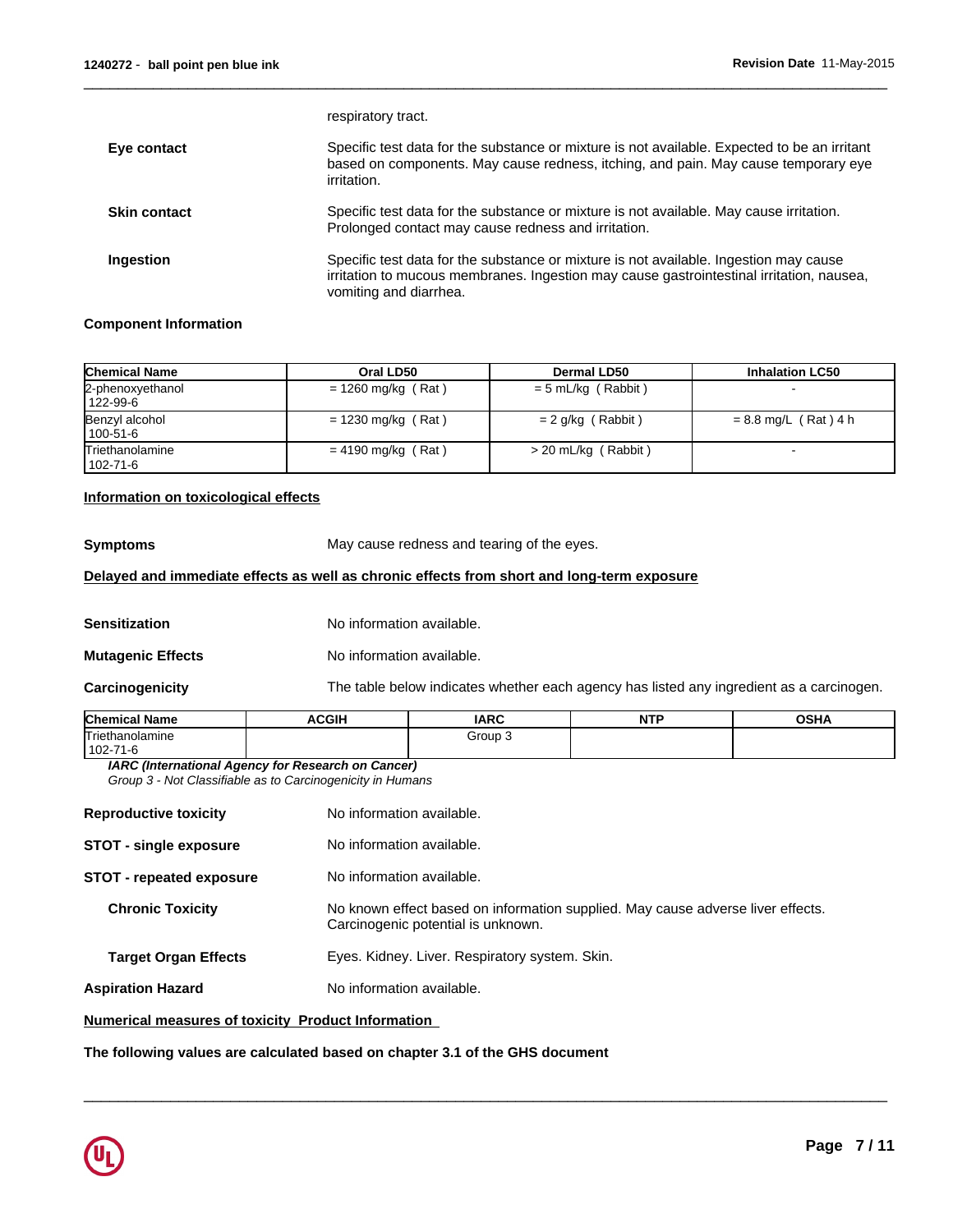#### **ATEmix (oral)** 2,243.00 mg/kg **ATEmix (dermal)** 6,163.00 mg/kg (ATE) **ATEmix (inhalation-dust/mist)** 7.40 mg/l

# **12. ECOLOGICAL INFORMATION**

 $\overline{\phantom{a}}$  ,  $\overline{\phantom{a}}$  ,  $\overline{\phantom{a}}$  ,  $\overline{\phantom{a}}$  ,  $\overline{\phantom{a}}$  ,  $\overline{\phantom{a}}$  ,  $\overline{\phantom{a}}$  ,  $\overline{\phantom{a}}$  ,  $\overline{\phantom{a}}$  ,  $\overline{\phantom{a}}$  ,  $\overline{\phantom{a}}$  ,  $\overline{\phantom{a}}$  ,  $\overline{\phantom{a}}$  ,  $\overline{\phantom{a}}$  ,  $\overline{\phantom{a}}$  ,  $\overline{\phantom{a}}$ 

## **Ecotoxicity**

Harmful to aquatic life with long lasting effects.

| <b>Chemical Name</b>              | <b>Toxicity to Algae</b>                                                                                      | <b>Toxicity to Fish</b>                                                                                                                                       | Toxicity to<br><b>Microorganisms</b>                                                                         | Daphnia Magna (Water<br>Flea) |
|-----------------------------------|---------------------------------------------------------------------------------------------------------------|---------------------------------------------------------------------------------------------------------------------------------------------------------------|--------------------------------------------------------------------------------------------------------------|-------------------------------|
| 2-phenoxyethanol<br>122-99-6      | 72h EC50: > 500 mg/L<br>(Desmodesmus<br>subspicatus)                                                          | 96h LC50: 337 - 352 mg/L<br>(Pimephales promelas) 96h<br>LC50: 220 - 460 mg/L<br>(Leuciscus idus) 96h LC50:<br>$=$ 366 mg/L (Pimephales<br>promelas)          | $EC50 = 32.4$ mg/L 5 min<br>$EC50 = 880$ mg/L 17 h                                                           | 48h EC50: > 500 mg/L          |
| Phthalocyanine blue<br>147-14-8   |                                                                                                               | 48h LC50: > 100 mg/L<br>(Oryzias latipes)                                                                                                                     |                                                                                                              |                               |
| Benzyl alcohol<br>$100 - 51 - 6$  | 3h EC50: = $35 \text{ mg/L}$<br>(Anabaena variabilis)                                                         | 96h LC50: $= 10$ mg/L<br>(Lepomis macrochirus) 96h<br>$LC50: = 460$ mg/L<br>(Pimephales promelas)                                                             | $EC50 = 50$ mg/L 5 min<br>$EC50 = 63.7$ mg/L 15 min<br>$EC50 = 63.7$ mg/L 5 min<br>$EC50 = 71.4$ mg/L 30 min | 48h EC50: $= 23$ mg/L         |
| Triethanolamine<br>$102 - 71 - 6$ | 96h EC50: = $169$ mg/L<br>(Desmodesmus<br>subspicatus) $72h$ EC50: =<br>216 mg/L (Desmodesmus<br>subspicatus) | 96h LC50: 10600 - 13000<br>mg/L (Pimephales promelas)<br>96h LC50: > 1000 mg/L<br>(Pimephales promelas) 96h<br>LC50: 450 - 1000 mg/L<br>(Lepomis macrochirus) |                                                                                                              | 24h EC50: = 1386 mg/L         |

## **Persistence and Degradability**

No information available.

## **Bioaccumulation**

| <b>Chemical Name</b>            | Log Pow |
|---------------------------------|---------|
| 2-phenoxyethanol<br>122-99-6    | 1.13    |
| Phthalocyanine blue<br>147-14-8 | 6.6     |
| Benzyl alcohol<br>100-51-6      | ь.      |
| Triethanolamine<br>102-71-6     | $-2.53$ |

 $\overline{\phantom{a}}$  ,  $\overline{\phantom{a}}$  ,  $\overline{\phantom{a}}$  ,  $\overline{\phantom{a}}$  ,  $\overline{\phantom{a}}$  ,  $\overline{\phantom{a}}$  ,  $\overline{\phantom{a}}$  ,  $\overline{\phantom{a}}$  ,  $\overline{\phantom{a}}$  ,  $\overline{\phantom{a}}$  ,  $\overline{\phantom{a}}$  ,  $\overline{\phantom{a}}$  ,  $\overline{\phantom{a}}$  ,  $\overline{\phantom{a}}$  ,  $\overline{\phantom{a}}$  ,  $\overline{\phantom{a}}$ 

## **Other adverse effects**

No information available.

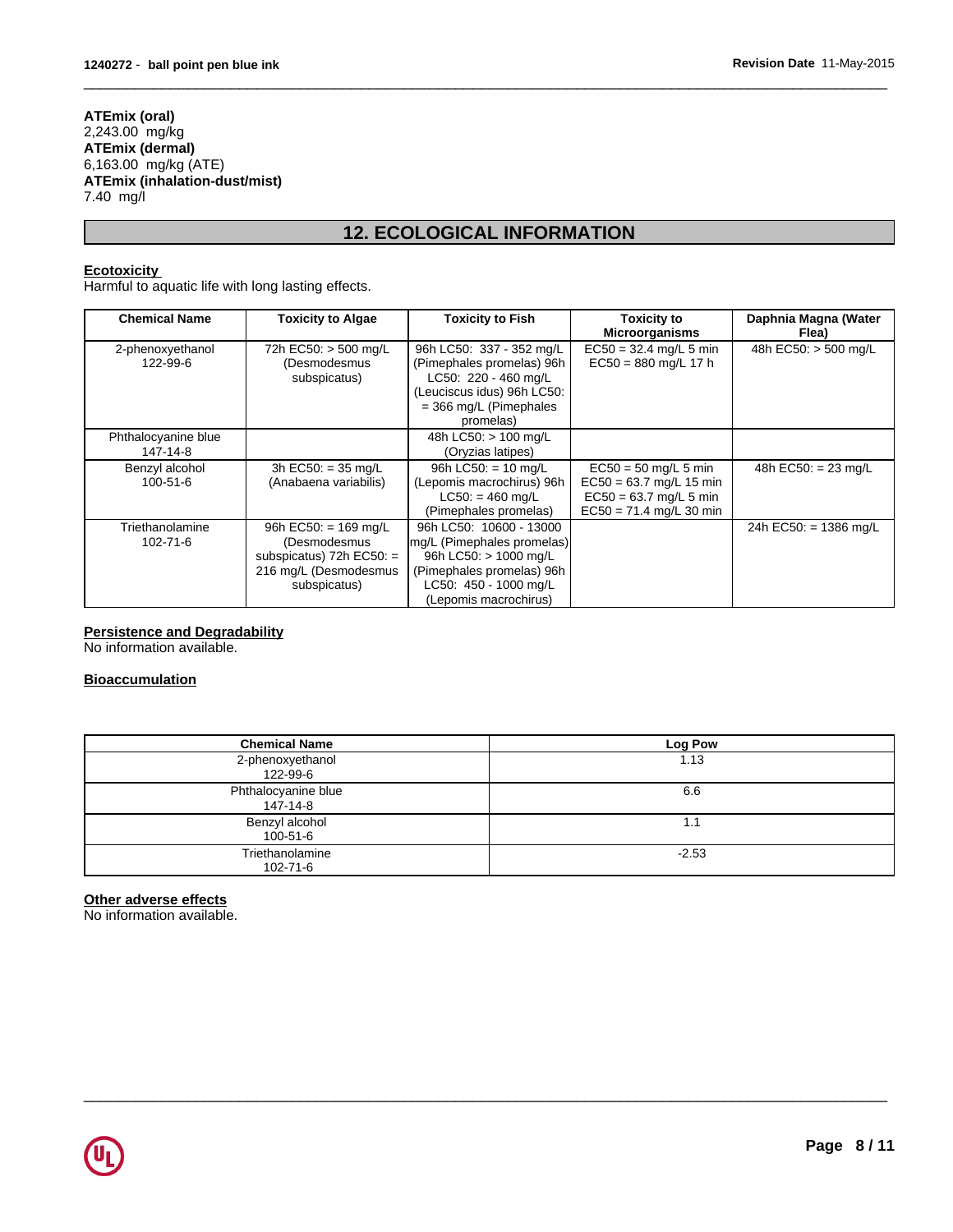## **13. DISPOSAL CONSIDERATIONS**

 $\overline{\phantom{a}}$  ,  $\overline{\phantom{a}}$  ,  $\overline{\phantom{a}}$  ,  $\overline{\phantom{a}}$  ,  $\overline{\phantom{a}}$  ,  $\overline{\phantom{a}}$  ,  $\overline{\phantom{a}}$  ,  $\overline{\phantom{a}}$  ,  $\overline{\phantom{a}}$  ,  $\overline{\phantom{a}}$  ,  $\overline{\phantom{a}}$  ,  $\overline{\phantom{a}}$  ,  $\overline{\phantom{a}}$  ,  $\overline{\phantom{a}}$  ,  $\overline{\phantom{a}}$  ,  $\overline{\phantom{a}}$ 

## **Waste treatment methods**

| <b>Disposal methods</b>       | This material, as supplied, is not a hazardous waste according to Federal regulations (40<br>CFR 261). This material could become a hazardous waste if it is mixed with or otherwise<br>comes in contact with a hazardous waste, if chemical additions are made to this material, or<br>if the material is processed or otherwise altered. Consult 40 CFR 261 to determine whether<br>the altered material is a hazardous waste. Consult the appropriate state, regional, or local<br>regulations for additional requirements. |
|-------------------------------|--------------------------------------------------------------------------------------------------------------------------------------------------------------------------------------------------------------------------------------------------------------------------------------------------------------------------------------------------------------------------------------------------------------------------------------------------------------------------------------------------------------------------------|
| <b>Contaminated Packaging</b> | Dispose of contents/containers in accordance with local regulations.                                                                                                                                                                                                                                                                                                                                                                                                                                                           |

## **California Hazardous Waste Codes** 331

This product contains one or more substances that are listed with the State of California as a hazardous waste.

| <b>Chemical Name</b>                            | เ Hazardous Waste<br>California |
|-------------------------------------------------|---------------------------------|
| $Dh+1$<br>'hthalocvanine blue<br>$147 - 14 - 8$ | ™oxic                           |

# **14. TRANSPORT INFORMATION**

| <b>DOT</b><br><b>Proper Shipping Name</b><br><b>Hazard Class</b>  | <b>NOT REGULATED</b><br><b>NON REGULATED</b><br>N/A |
|-------------------------------------------------------------------|-----------------------------------------------------|
| <u>TDG</u>                                                        | Not regulated                                       |
| <b>MEX</b>                                                        | Not regulated                                       |
| <b>ICAO</b>                                                       | Not regulated                                       |
| <b>IATA</b><br><b>Proper Shipping Name</b><br><b>Hazard Class</b> | Not regulated<br><b>NON REGULATED</b><br>N/A        |
| <b>IMDG/IMO</b><br><b>Hazard Class</b>                            | Not regulated<br>N/A                                |
| <b>RID</b>                                                        | Not regulated                                       |
| <b>ADR</b>                                                        | Not regulated                                       |
| ADN                                                               | Not regulated                                       |

# **15. REGULATORY INFORMATION**

## **International Inventories**

TSCA Complies<br>DSL All compo All components are listed either on the DSL or NDSL.

 $\overline{\phantom{a}}$  ,  $\overline{\phantom{a}}$  ,  $\overline{\phantom{a}}$  ,  $\overline{\phantom{a}}$  ,  $\overline{\phantom{a}}$  ,  $\overline{\phantom{a}}$  ,  $\overline{\phantom{a}}$  ,  $\overline{\phantom{a}}$  ,  $\overline{\phantom{a}}$  ,  $\overline{\phantom{a}}$  ,  $\overline{\phantom{a}}$  ,  $\overline{\phantom{a}}$  ,  $\overline{\phantom{a}}$  ,  $\overline{\phantom{a}}$  ,  $\overline{\phantom{a}}$  ,  $\overline{\phantom{a}}$ 

**TSCA** - United States Toxic Substances Control Act Section 8(b) Inventory **DSL/NDSL** - Canadian Domestic Substances List/Non-Domestic Substances List

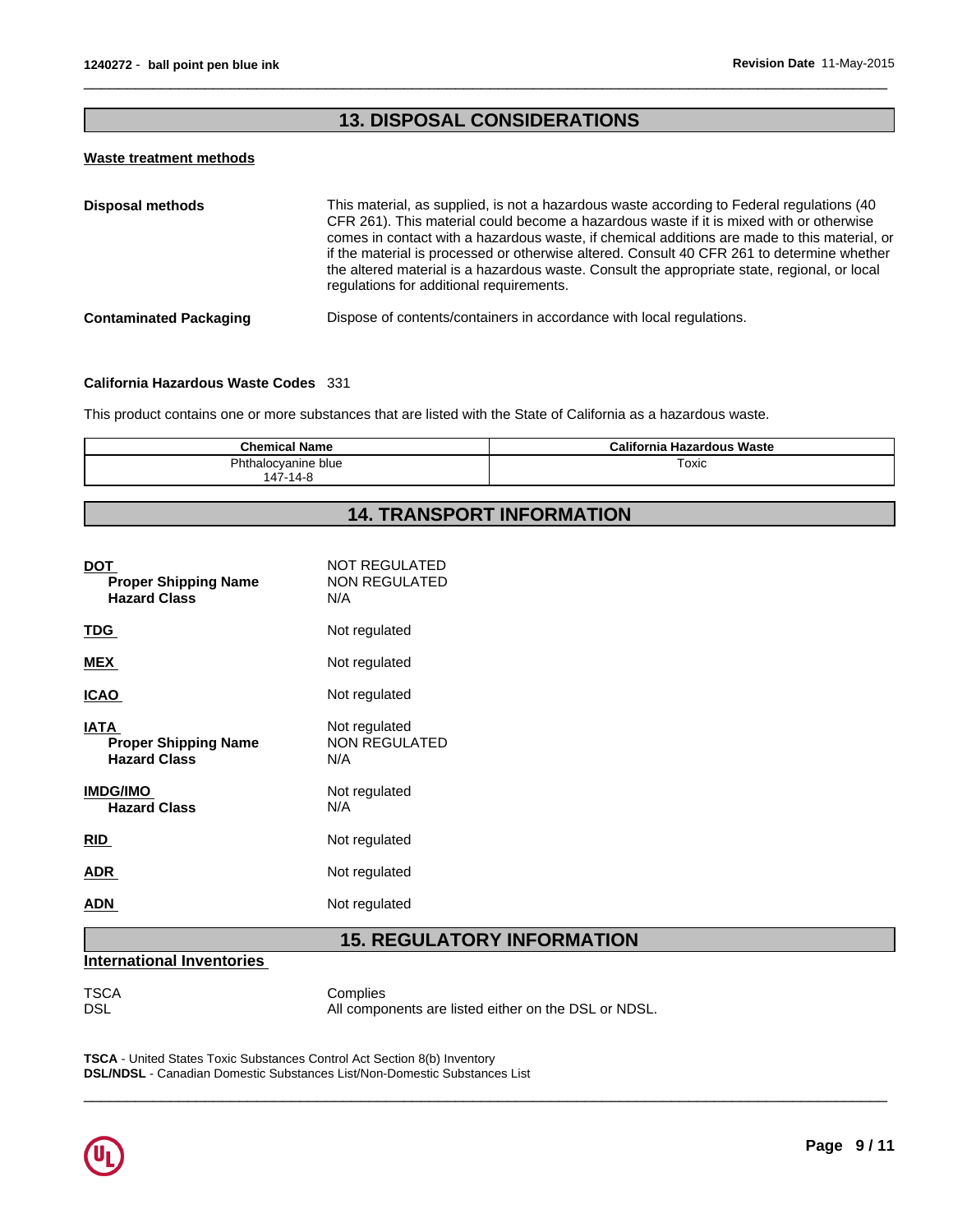## **US Federal Regulations**

## **SARA 313**

Section 313 of Title III of the Superfund Amendments and Reauthorization Act of 1986 (SARA). This product contains a chemical or chemicals which are subject to the reporting requirements of the Act and Title 40 of the Code of Federal Regulations, Part 372

 $\overline{\phantom{a}}$  ,  $\overline{\phantom{a}}$  ,  $\overline{\phantom{a}}$  ,  $\overline{\phantom{a}}$  ,  $\overline{\phantom{a}}$  ,  $\overline{\phantom{a}}$  ,  $\overline{\phantom{a}}$  ,  $\overline{\phantom{a}}$  ,  $\overline{\phantom{a}}$  ,  $\overline{\phantom{a}}$  ,  $\overline{\phantom{a}}$  ,  $\overline{\phantom{a}}$  ,  $\overline{\phantom{a}}$  ,  $\overline{\phantom{a}}$  ,  $\overline{\phantom{a}}$  ,  $\overline{\phantom{a}}$ 

| <b>Chemical Name</b>              | <b>CAS No</b> | Weight-%  | SARA 313 - Threshold<br>Values % |
|-----------------------------------|---------------|-----------|----------------------------------|
| Phthalocyanine blue - 147-14-8    | 147-14-8      | $10 - 30$ | 1.0                              |
| SARA 311/312 Hazard Categories    |               |           |                                  |
| <b>Acute Health Hazard</b>        | Yes           |           |                                  |
| <b>Chronic Health Hazard</b>      | No            |           |                                  |
| <b>Fire Hazard</b>                | <b>No</b>     |           |                                  |
| Sudden release of pressure hazard | No            |           |                                  |
| <b>Reactive Hazard</b>            | No            |           |                                  |

#### **CWA (Clean Water Act)**

This product contains the following substances which are regulated pollutants pursuant to the Clean Water Act (40 CFR 122.21 and 40 CFR 122.42)

| <b>Chemical Name</b>            | <b>CWA - Reportable</b><br>Quantities | <b>CWA - Toxic Pollutants</b> | <b>CWA - Priority Pollutants</b> | <b>CWA - Hazardous</b><br><b>Substances</b> |
|---------------------------------|---------------------------------------|-------------------------------|----------------------------------|---------------------------------------------|
| Phthalocvanine blue<br>147-14-8 |                                       |                               |                                  |                                             |
| $\cdots$                        |                                       |                               |                                  |                                             |

## **CERCLA**

.

This material, as supplied, does not contain any substances regulated as hazardous substances under the Comprehensive Environmental Response Compensation and Liability Act (CERCLA) (40 CFR 302) or the Superfund Amendments and Reauthorization Act (SARA) (40 CFR 355). There may be specific reporting requirements at the local, regional, or state level pertaining to releases of this material

#### **US State Regulations**

#### **California Proposition 65**

This product does not contain any Proposition 65 chemicals.

#### **U.S. State Right-to-Know Regulations**

| <b>Chemical Name</b>            | <b>New Jersey</b> | Massachusetts | Pennsvlvania | <b>Rhode Island</b> | <b>Illinois</b> |
|---------------------------------|-------------------|---------------|--------------|---------------------|-----------------|
| 2-phenoxyethanol<br>122-99-6    |                   |               | $\lambda$    |                     | $\lambda$       |
| Phthalocyanine blue<br>147-14-8 |                   |               |              |                     |                 |
| Benzyl alcohol<br>100-51-6      |                   |               |              |                     |                 |
| Triethanolamine<br>102-71-6     |                   |               | Λ            |                     |                 |

## **International Regulations**

**Canada WHMIS Hazard Class** D2B - Toxic materials

## **16. OTHER INFORMATION**